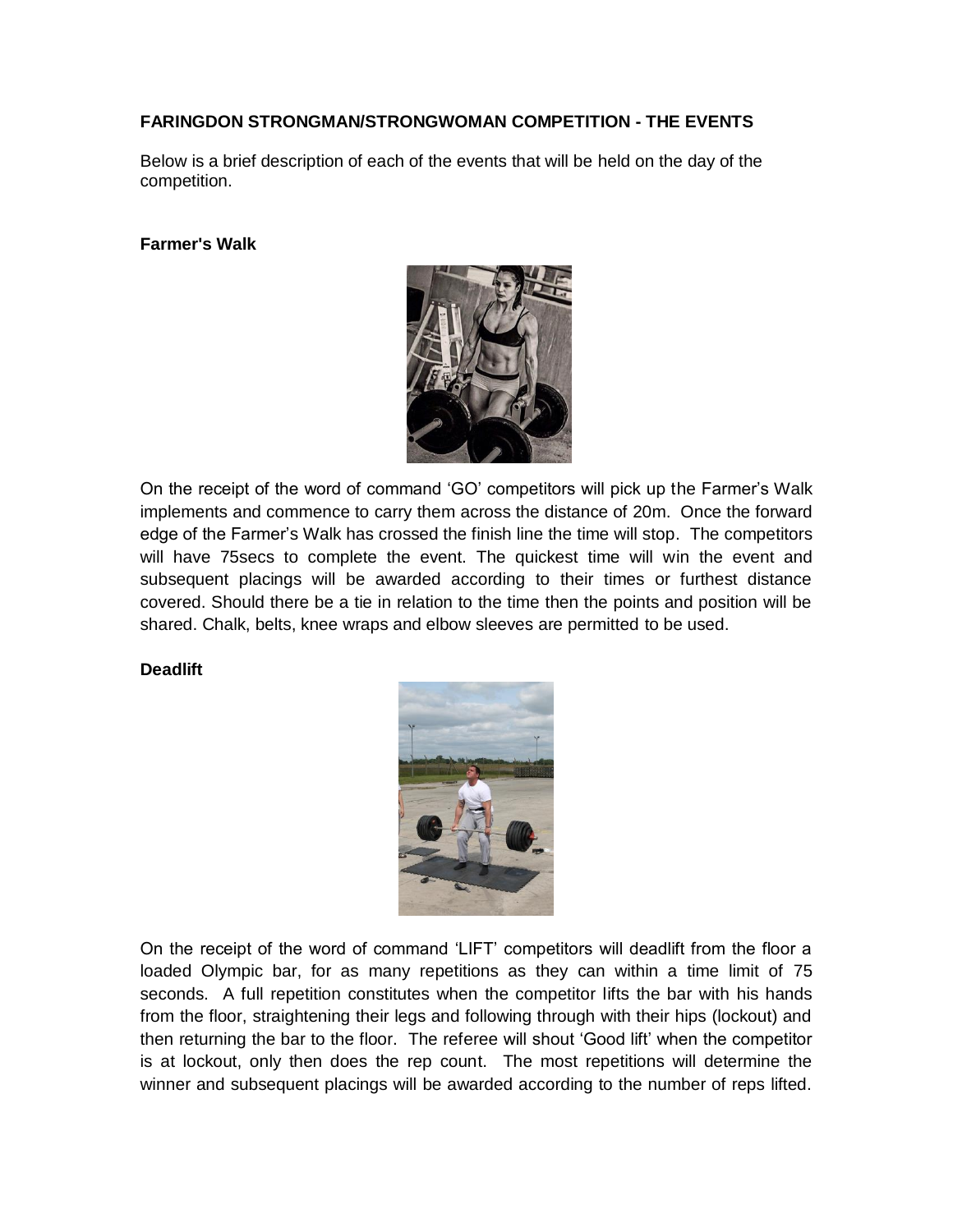Touch and go repetitions will not be permitted. Chalk, lifting straps, belts and knee wraps are permitted to be used however no deadlift or squat suits.

**Car Pull**



Competitors have a rear-attached harness connected to the rear of a vehicle. On the receipt of the word of command 'GO' competitors will begin to walk and pull the vehicle over a 20m course. The time limit for this event is 75 seconds. The fastest time to pull the vehicle will determine the winner and all subsequent placings will be in time order. Competitors who do not complete the course will have a measured distance and this will then determine their placing. Chalk, belts and knee wraps are permitted to be used.

### **Load Carry**



On the receipt of the word of command 'GO' competitors will lift, from the floor, an object and proceed to carry it over distances of 20m, 15m and 5m then load it onto the floor past the finish line. The competitor must then run back and pick up the next object. The competitors will do this 3 times in total and have a 75 second time limit to load all of the objects past the finish line. The quickest time to load all of the objects will determine the winner and subsequent placings will be awarded in time order. Competitors that fail to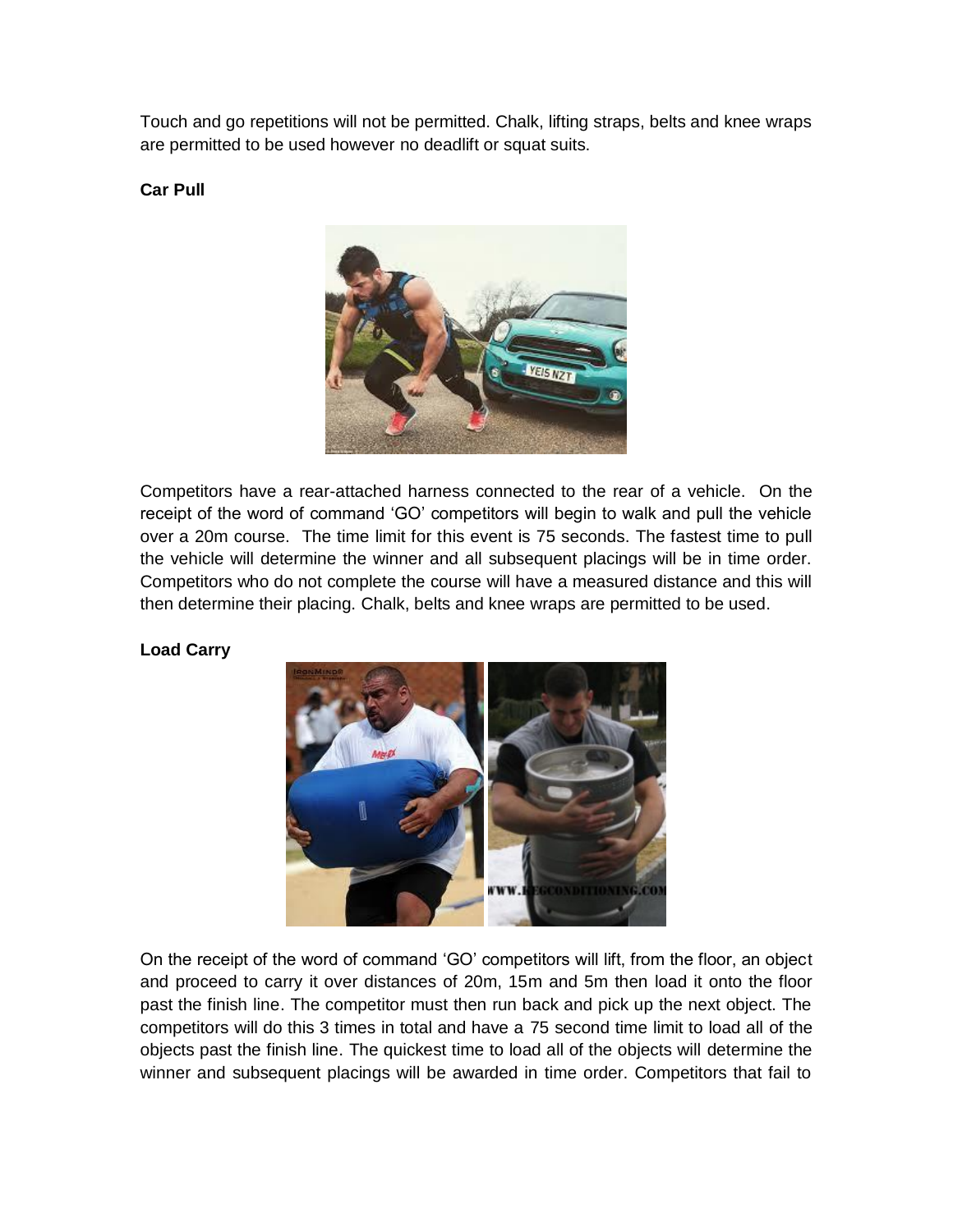load all of the sandbags/barrels in the allotted time will have their placing determined by the split time of the last sandbag/barrel loaded.

**Tyre Flip**



On the receipt of the word of command 'LIFT' competitors will flip the tractor tyre from the floor as far as they can for a distance of up to 20m within a time limit of 90 seconds. The furthest distance will determine the winner and subsequent placings will be awarded according to the total distance covered. Chalk, lifting belts and knee wraps are permitted to be used.

# **EVENTS LIST**

**1. Deadlift: An Olympic bar must be deadlifted for as many repetitions as possible in the 75 sec time limit. (No deadlift suits, no sumo deadlift) Straps ok**

Novice Female - 80kg Novice Male - 150kg

**2. Farmer's Walk: The Farmer's Walk must be carried over a distance of 20m in the quickest time possible within a 75 sec time limit.**

Novice Female - 50kg each hand Novice Male – 87.5kg each hand

**3. Load Carry Race: Three objects must be picked up, carried set distances (20,15,10m) and then placed over the finish line in the quickest time possible within the 75 sec time limit.**

Novice Female - 30,40,50kg Novice Male - 40,65,80kg

**4. Tyre flip: Tractor tyre must be flipped over as many times to cover the furthest distance (up to 20m) in 90 seconds.**

Novice Female – Small tractor tyre